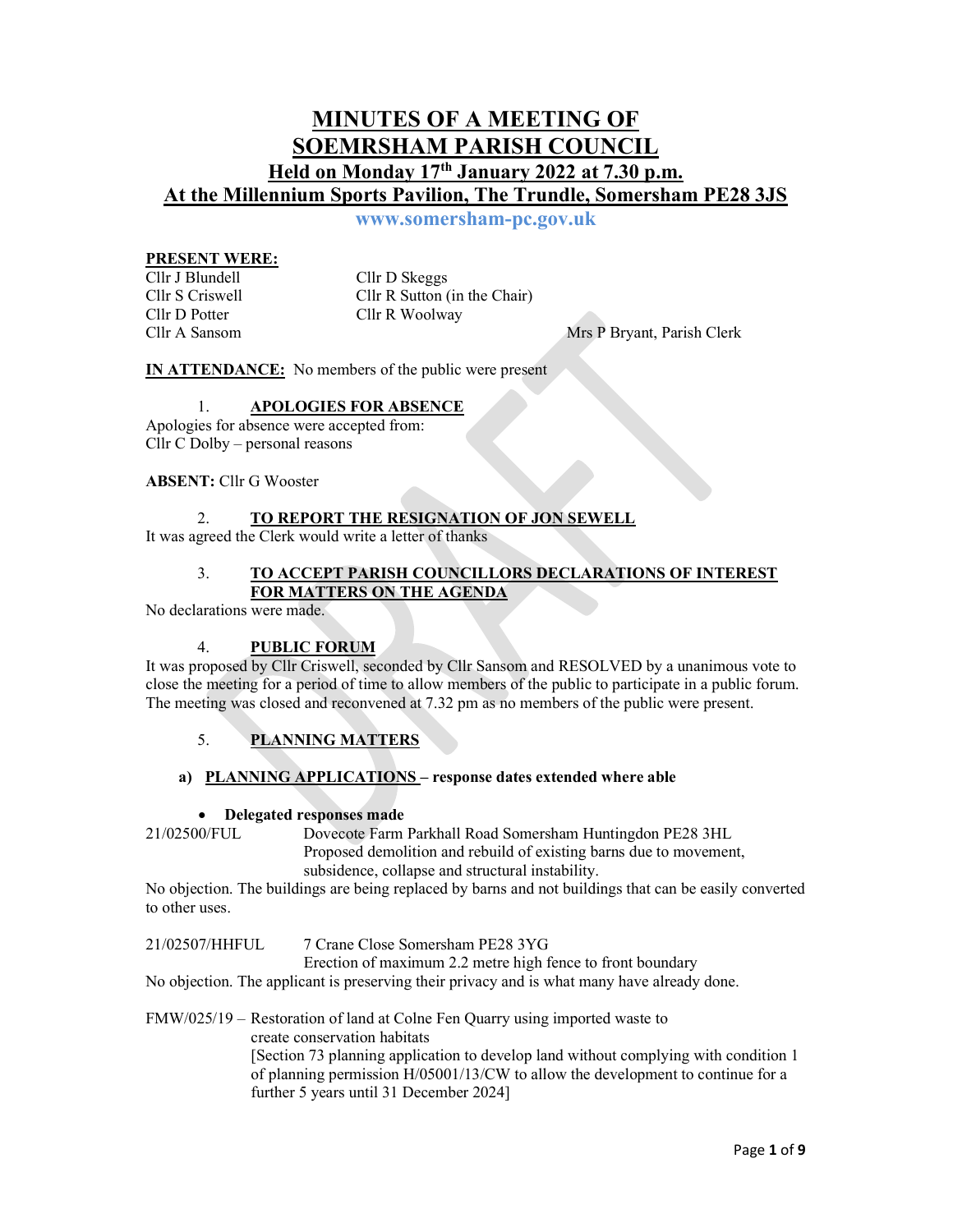Somersham Parish Council understands this work needs to be done, they are aware residents on The Bank are very opposed to the work being drawn out any longer than necessary. Therefore, the parish council agrees with County Councillor Criswell for a compromise position that reflects that at least some of the 5 year extension should have expired, rather than none. Further, the parish council ask that the county council consider whether a penalty can be imposed if the work is not completed within the new time frame?

## New Planning Application

| 21/02674/HHFUL | 24 Bishops Road Somersham Huntingdon          | $15th$ January |
|----------------|-----------------------------------------------|----------------|
|                | Single storey front, side and rear extensions |                |

It was proposed by Cllr Blundell, seconded by Cllr Potter to recommend no objection. The proposed extensions are in keeping with the property and street scene. This was RESOLVED by a unanimous vote.

## b) PLANNING APPROVED

| 21/02043/PIP   | 1 Hammond Way Somersham PE28 3YE<br>Permission in principle for minimum of 1 no and maximum of 1 no dwelling house,<br>following demolition of a garage                                                  |
|----------------|----------------------------------------------------------------------------------------------------------------------------------------------------------------------------------------------------------|
|                | 21/02170/FUL Sandpiper Pool and Spa 30 Colnefields Somersham PE28 3DL<br>Retrospective change of use of an existing building to an established spa (Sandpiper<br>Pool $\&$ Spa) on land to the rear      |
|                | 21/02191/FUL Tea Room Parkhall Nurseries and Garden Centre Parkhall Road Somersham PE28<br>3HW<br>Proposed single storey structure to form extension                                                     |
|                | 21/02044/TREE No 32 Grange Road Somersham PE28 3JX<br>$T1$ – Lime Tree – Reduce crown by 2 metres circa to previous pruning points. Due to<br>the size of the tree and the close proximity to the house. |
| 21/01189/HHFUL | 50 High Street Somersham PE28 3JB<br>Proposed single storey rear replacement extension with installation of internal<br>beam.                                                                            |
| 21/01264/LBC   | 50 High Street Somersham PE28 3JB<br>Proposed single storey rear replacement extension with installation of internal<br>beam.                                                                            |
| 21/02158/HHFUL | 12 Ditchfield Somersham PE28 3HU<br>Construction of a single storey side extension                                                                                                                       |

## Planning Enforcement

It was agreed the Clerk would contact Planning Enforcement with concerns on the following sites where work seems to be ongoing without planning permission:

Rosefield new traveller site – already reported to planning enforcement. Cllr S Criswell also reported the recent works.

Legacy Park, Chatteris Road

The Hawthorns, Pidley Road – construction of a new building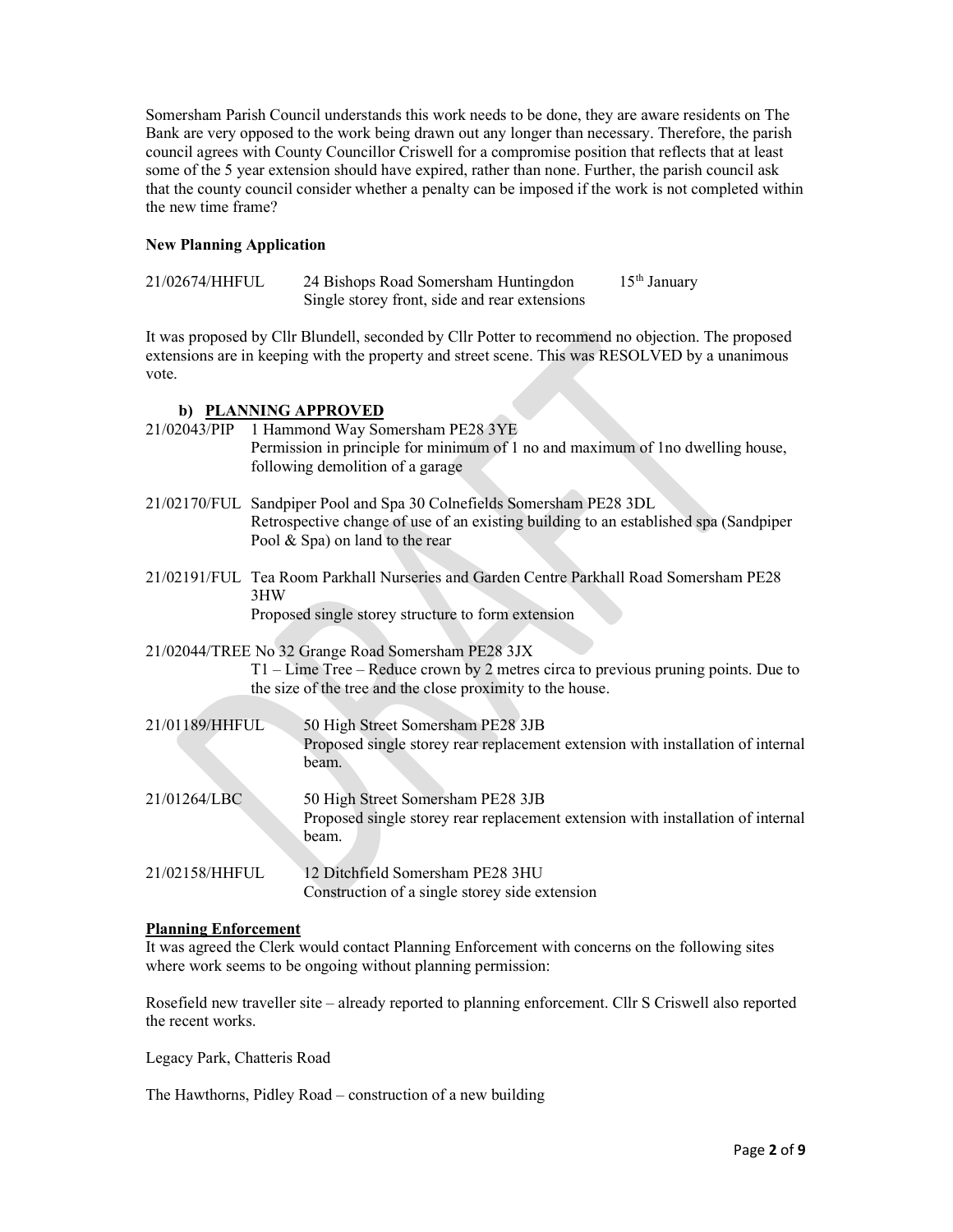24 The Trundle – unauthorised building work?

## c) PLANNING CORRESPONDENCE

 Mark Busby, Rose Homes – Development at St Ives Road – Request to reconsider the development road names and reduce the parish council's request from 2 /3 names for the development to a single road name.

After further discussion and in consideration of the concerns raised by Mr Busby it was proposed by Cllr Criswell, seconded by Cllr Skeggs to name the whole roadway/loop 'Newlands Way'. This was RESOLVED by 5 votes for and 2 abstentions.

## 6. MINUTES OF THE MEETING HELD ON 29TH NOVEMBER 2021

 $20<sup>th</sup>$  December 2021 – cancelled due to Government Plan B COVID 19 restrictions update and NALC recommendation

The Minutes were proposed by Cllr Potter, seconded by Cllr Woolway and RESOLVED by all councillors present with 1 abstention (as that councillor was not present at the meeting) to be a true record of events. The Minutes will be signed by the Chairman.

## 7. POLICE REPORT

- Unfortunately, Sergeant Rob Savill did not arrive for the meeting as expected.
- It was reported, the white van on the High Street outside Tythe Barn has returned and resumed parking on the pavement.

## 8. REPORT FROM DISTRICT COUNCILLOR & COUNTY COUNCILLOR STEVE CRISWELL

Nothing to report, work is due to commence end of 2022 for Wheatsheath crossroads.

#### 9. PARISH CLERK'S REPORT Inc.

## Matters Arising Report & Updates:

## Correspondence emailed to councillors:

- i. RSN online updates
- ii. CAPALC bulletin & NALC CEO bulletins
- iii. Neighbourhood Alerts
- iv. Think Communities December 2021 Newsletter
- v. Ann Pinkney, Think Communities Community Connector Flood advice document
- vi. M & G Charibond share dividend £1.10
- vii. Police and Crime Commissioner, Darryl Preston residents precept survey
- viii. SNRG next meeting  $19<sup>th</sup>$  January 2022
- ix. St Ives road Safety Committee invitation to meeting  $11<sup>th</sup>$  January 2022

#### 10. FINANCE & RISK MANAGEMENT MATTERS including: -

- a. The Monthly Accounts The accounts were proposed by Cllr Sutton, seconded by Cllr Criswell and RESOLVED by a unanimous vote to be accepted.
- b. To Confirm the Precept 2022-2023 The precept was proposed by Cllr Sutton, seconded by Cllr Potter and RESOLVED by a unanimous vote to be accepted.
- c. To Approve the Draft Budget  $2022-2023$  Will be discussed at the next meeting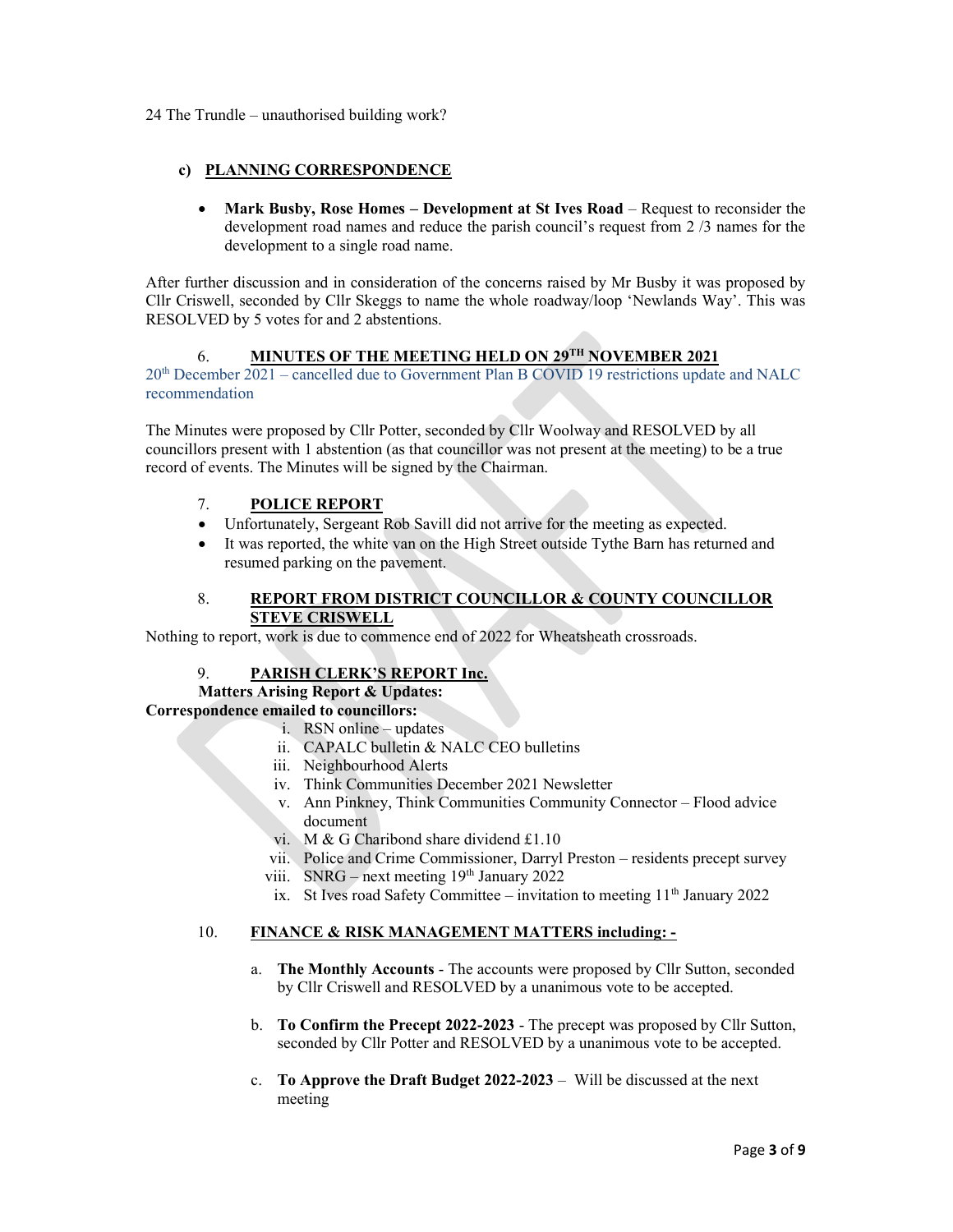d. The clerk will ask  $K & M$  Lighting to look at the Millennium Car Park lights and look for an upgrade to LED's

## 11. HIGHWAY MATTERS including Public Footways - Repairs/Maintenance

11.1 to Discuss and consider the cost to purchase and install self-righting night owl bollards for Chatteris Road

Cllr Criswell asked on the costs for installation, still waiting on CCC to respond. Hopefully next meeting will have an update.

Cllr Skeggs proposed to remove the build outs at Chatteris Road as they are not effective, there was no seconder.

Cllr Criswell has asked Highways previously about the bollards and they are highly visible, this was discussed in the last meeting.

Cllr Skeggs proposed to have highly reflective horizontal bands on the bollards or to come back with an alternative suggestion. Cllr Criswell will speak to CCC.

#### 12. REQUEST FROM THE VHMC TO REPLACE THE LIGHTING IN THE LEASED AREA WITH LED'S ON PIR CONTROLS

It was proposed by Cllr Skeggs, seconded by Cllr Criswell and RESOLVED by a unanimous vote to accept.

## 13. TO PURCHASE WALL DISPLAY MAPS FOR THE NORWOOD ROOM

It was proposed by Cllr Sutton, seconded by Cllr Potter and RESOVLED with 6 votes for and 1 abstention to purchase the maps.  $Cost = £327.50 + vat$ 

#### 14. **3 YEAR TREE AUDIT with PR Newson Ltd @ £1850 + vat**

The audit includes a GPs Tree Survey which is uploaded to the parish council mapping system and PDF maps.

The cost also includes the St John the Baptist Church trees and the portion applicable to the Church will be invoiced.

It was proposed by Cllr Blundell, seconded by Cllr Sansom and RESOLVED by a unanimous vote to accept.

## 15. TO DISCUSS TREE PROPOSALS FOR THE QUEENS PLATINUM JUBILEE AND GREEN CANOPY

15.1 To Agree a Program for Councillors to distribute free trees with a maximum one per household to celebrate the Queens Platinum Jubilee in 2022 and costs to purchase trees. Potential cost in the region of £200 – 300 if unavailable FOC

Suggestion – Indigenous fruit  $\&$  nut trees plus bee friendly trees

It was proposed by Cllr Sansom, seconded by Cllr Blundell and RESOLVED by a unanimous vote to purchase 70 trees for the Queen's  $70<sup>th</sup>$  year. The trees will be distributed to the community on a first come first served basis.

The Clerk will email councillors her suggested trees from Woodland Trust before purchasing.

15.2 Two trees have been purchased from the Environment Reserves for the Norwood Field to commemorate the Queens Platinum Jubilee celebrations – a Copper Beech and Whitebeam @ £158.50

15.3 To purchase a sign to commemorate the planting of the Oak Tree at The Cross White Post for King George V's coronation on Thursday, 22 June 1911  $\text{Cost} = \pounds 40 - 50 + \text{vat}$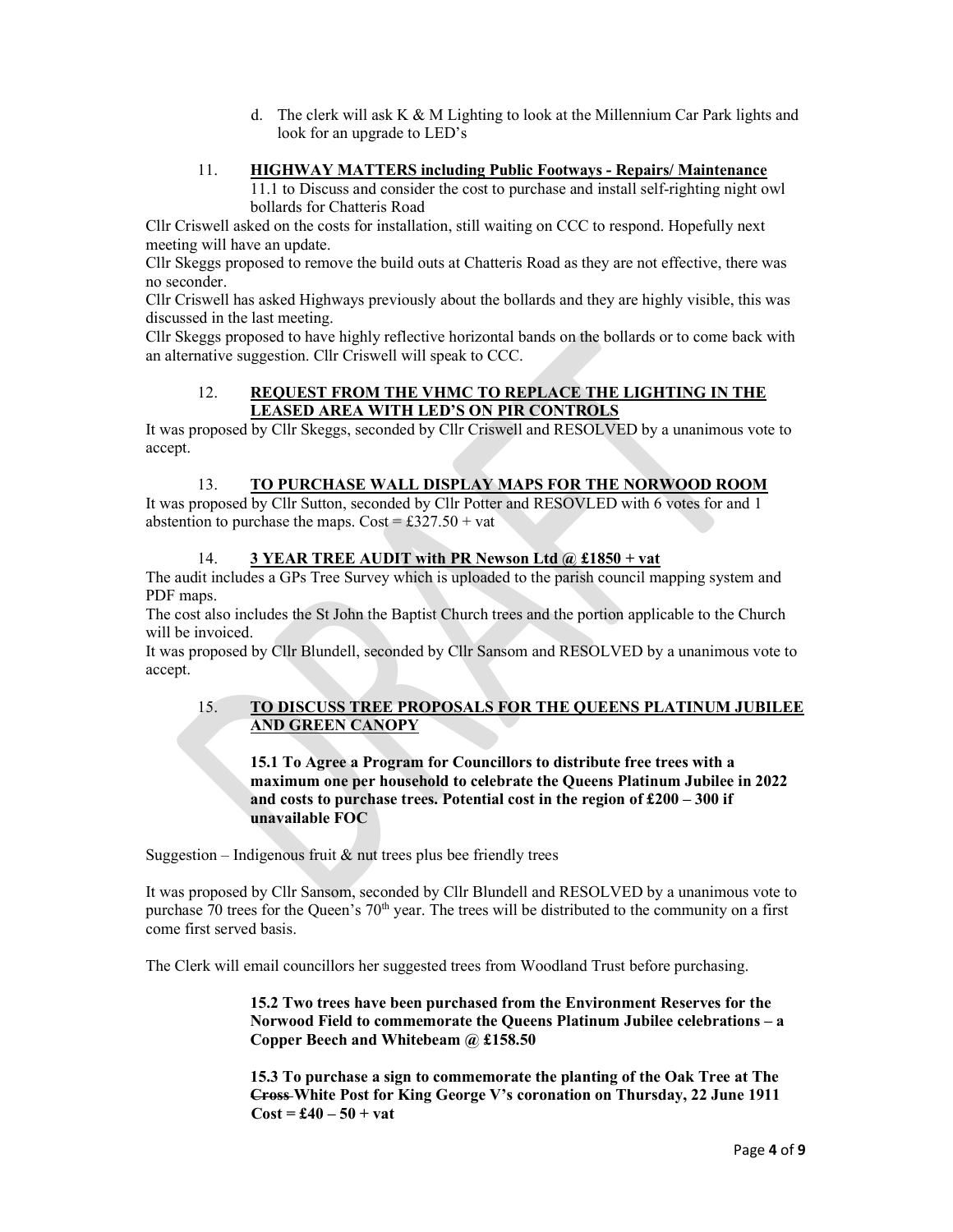It was proposed by Cllr Blundell, seconded by Cllr Skeggs and RESOLVED by a unanimous vote to proceed.

It was also proposed by Cllr Skeggs to change the lamp at the White Post obelisk from sodium to a metal haloid. The clerk will obtain costs.

## 16. TO PURCHASE COMMEMORATIVE PLATINUM JUBILEE MUGS FOR ALL CHILDREN AT SOMERSHAM CP SCHOOL. Cost = £5.65 per mug (estimated 250 pupils  $=$  £1412.50)

It was proposed by Cllr Sutton, seconded by Cllr Woolway and RESOLVED by a unanimous vote to proceed. The Clerk will contact the school to find out the expected pupil numbers.

## 17. CONFIDENTIAL SESSION

It was proposed by Cllr Criswell, seconded by Cllr Sansom and RESOLVED by a unanimous vote to close the meeting as publicity would be prejudicial to the public interest by reason of the confidential nature of the business to be discussed.

The meeting closed at 8.33 pm and was reconvened at 9.08 pm.

#### 17.1 Business Proposal

Discussion was held on the business plan, and it was agreed there was a need for clarity in some areas.

It was agreed Cllrs Criswell, Dolby, Sutton and Sansom would meet with the prospective owner for discussion.

## 17.2 Staffing, recruitment, pay review and update from the Personnel Committee meeting held on 11th January 2022

Timebank Co-ordinator – Mrs Godfrey realised her available time wouldn't allow her enough commitment to the role and decided to resign. The honesty is appreciated, and the vacancy was readvertised. Anna Chivers was appointed to fill the vacancy and she started on  $7<sup>th</sup>$  January 2022.

Deputy Clerk – Megan Blewett has resigned and is due to finish at end of February 2022.

The Personnel Committee discussed the vacancy and decided the Deputy Clerk role should be advertised as succession planning and the person appointed to shadow the Clerk until she retires from the parish council in May 2023.

The Deputy Clerk role would then be advertised again in January 2023 to train up a new staff member.

This was agreed by all councillors present.

#### Pay increase

The NJC pay scales for 2021-2022 have not been set as the unions are calling for strike action. The offer on the table is 1.75% and the Parish Council budgeted a 2% increase in anticipation of the pay increase for this financial year. As yet no pay award has been agreed by the council.

This leaves the council with problems and options.

Two key staff members have recently resigned and contractually the council must pay them the 2021- 2022 pay increase for the time they have been employed in this financial year. Because the recommendation is 1.75%, a new national offer would not be less than this.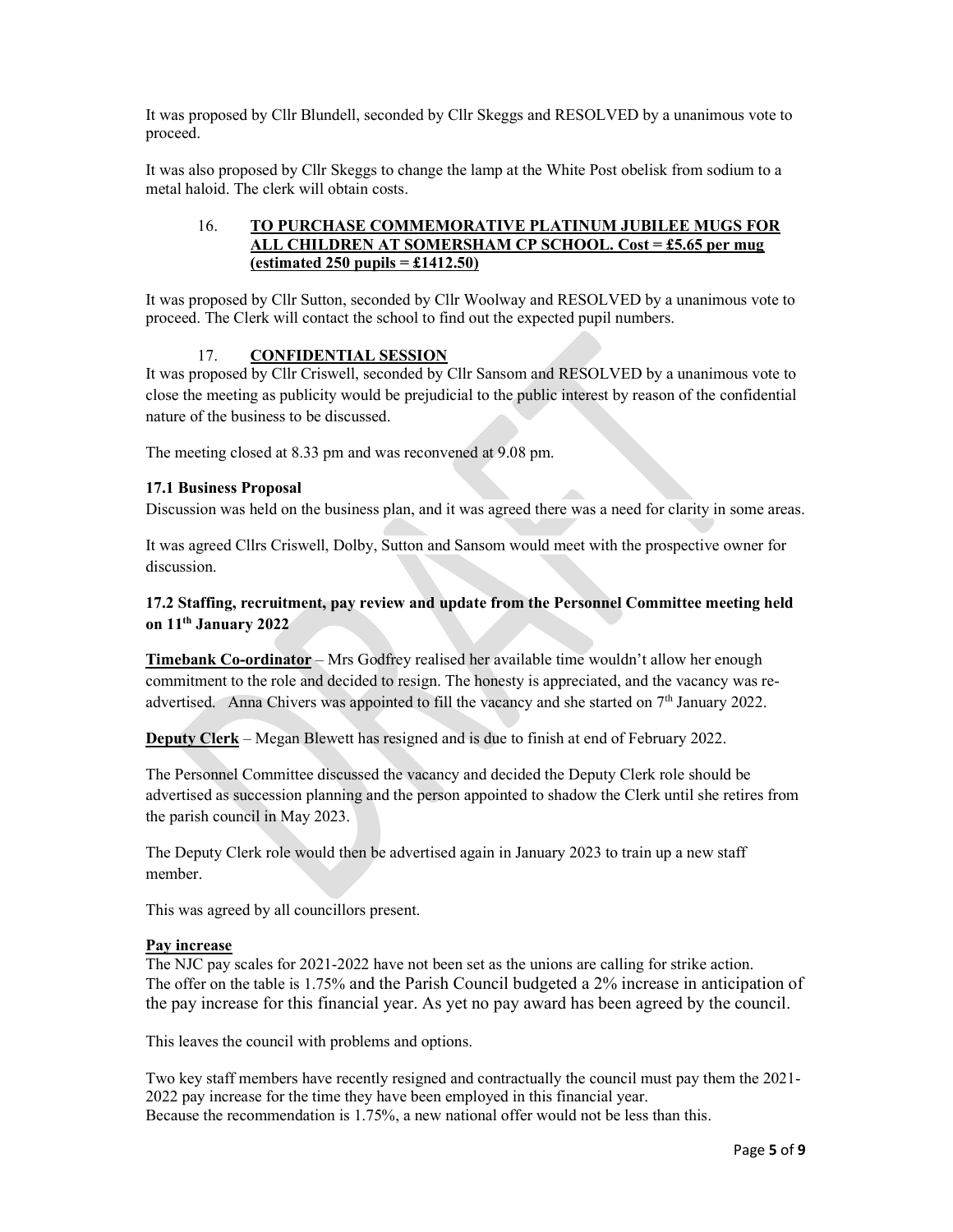Not paying outgoing staff an increase will negatively impact on their pension pots

It was proposed by Cllr Sutton, seconded by Cllr Criswell and RESOVED by a unanimous vote to award 1.75% for this financial year as an interim measure until the NJC pay agreement is settled and the 2021-2022 pay settlement will be revisited.

### **Microshade**

The Chairman explained the Personnel Committee discussed and agreed office staff could work more efficiently using the Microshade system. It is also more secure under GDPR. Councillors will also have a direct link to the VSM folder to download or review their meeting papers.

## 18. REPORTS OF MEETING ATTENDED BY PARISH COUNCILLORS

Cllr Criswell reported attending CCC's Annual Conference on Friday 14th January. This was an online event. Cllr Criswell gave some of the presentation detail and also mentioned the decentralisation proposal by the coalition leadership which Cllr Criswell hoped would be mentioned at the conference, but it was not.

## 19. NOTICES & MATTERS FOR THE NEXT AGENDA

The Clerk was requested to obtain quotes for a light under the Public Shelter at The Cross.

The next meeting of Somersham Parish Council will be held on Monday 7th February 2022

There being no further business the meeting closed at 9.13 pm

………………………………. Richard Sutton, Chairman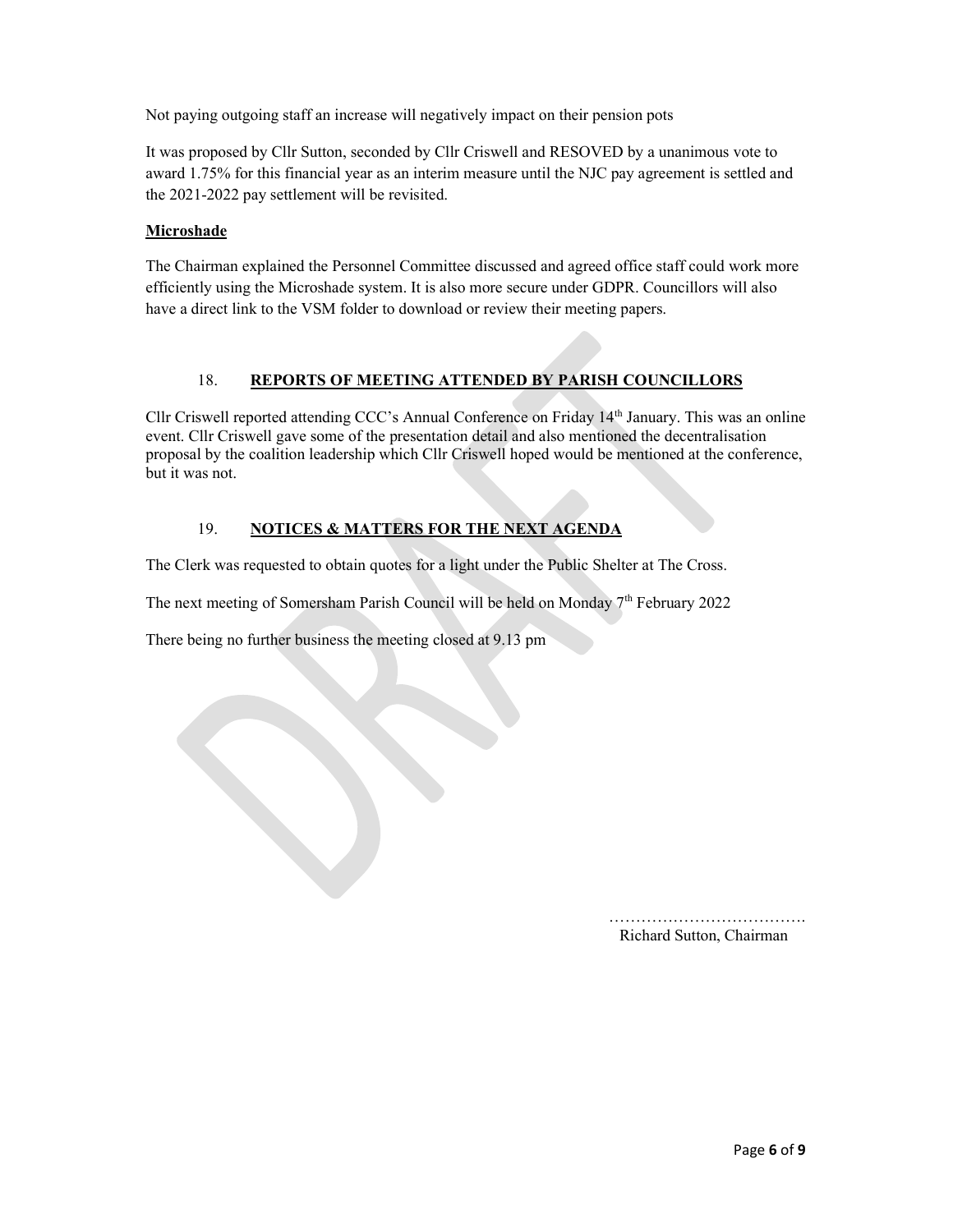| <b>ACCOUNTS</b>                | 17th January 2022                                         | Vat    |                    | <b>TOTAL</b> |             |
|--------------------------------|-----------------------------------------------------------|--------|--------------------|--------------|-------------|
|                                |                                                           |        |                    |              |             |
| <b>ACCOUNTS</b>                | Salaries                                                  | £0.00  | £6,350.09          | £6,350.09    | Bacs        |
| LGSS                           | Pension Fund                                              | £0.00  | £479.94            | £479.94      | <b>Bacs</b> |
|                                |                                                           |        |                    |              |             |
| <b>NEST</b>                    | Pension Fund                                              | £0.00  | £247.21            | £247.21      | <b>DD</b>   |
| <b>HMRC</b>                    | Tax & NI                                                  | £0.00  | £1,637.81          | £1,637.81    | Bacs        |
| Office Staff                   | Home working allowance - x 4 office staff                 | £0.00  | £104.00            | £104.00      | <b>Bacs</b> |
| <b>CCL Supplies</b>            | Cleaning materials                                        | £6.26  | 31.32              | £37.58       | <b>Bacs</b> |
| Fenland Fire Appliance LLP     | Fire extinguisher servicing                               | £14.08 | £70.40             | £84.48       | <b>Bacs</b> |
| M Tabrett                      | T'ai Chi sessions                                         | £0.00  | £200.00            | £200.00      | DD          |
| <b>MK Illuminations</b>        | Extension cable/sealing ring                              | £2.49  | £12.45             | £14.94       | <b>Bacs</b> |
| <b>ESPO</b>                    | Gas                                                       | £3.56  | £71.16             | £74.72       | <b>Bacs</b> |
| <b>QVS Electrical Supplies</b> | Floodlights - LED                                         | £4.60  | £23.00             | £27.60       | <b>Bacs</b> |
|                                | Sodium lamps                                              | £15.40 | £77.00             | £92.40       | <b>Bacs</b> |
| S Godfrey                      | Nordic walking                                            | £0.00  | £140.00            | £140.00      | <b>Bacs</b> |
| <b>VHMC</b>                    | Hall hire - strength & balance                            | £0.00  | £100.00            | £100.00      | Bacs        |
|                                | Hall hire - T'ai Chi                                      | £0.00  | £40.00             | £40.00       | <b>Bacs</b> |
|                                | Hall hire - yoga                                          | £0.00  | £28.00             | £28.00       | <b>Bacs</b> |
| R Adams Rehab                  | Strength & balance classes                                | £0.00  | £250.00            | £250.00      | <b>Bacs</b> |
| <b>Warren Access</b>           | Mounted platform hire / harness gear                      | £53.60 | £268.00            | £321.60      | <b>Bacs</b> |
|                                | Mounted platform hire                                     | £72.00 | £360.00            | £432.00      | <b>Bacs</b> |
| Cole & Day                     | Fuel - 1 Nov - 15 Nov 2021                                | £11.37 | £56.84             | £68.21       | <b>Bacs</b> |
|                                | Fuel - 16 Nov - 30 Nov 2021                               | £18.70 | £93.46             | £112.16      | <b>Bacs</b> |
| Starfish Yoga                  | Adapted yoga                                              | £0.00  | £220.00            | £220.00      | <b>Bacs</b> |
| S Godfrey                      | Nordic walking                                            | £0.00  | £70.00             | £70.00       | <b>Bacs</b> |
| A Scriven                      | Expenses refund                                           | £0.00  | £4.50              | £4.50        | <b>Bacs</b> |
| M Greaves                      | <b>Expenses refund</b>                                    | £0.00  | £133.87            | £133.87      | <b>Bacs</b> |
| <b>SLCC</b>                    | Membership - P Bryant                                     | £0.00  | £319.00            | £319.00      | <b>Bacs</b> |
| Somersham Town Band            | 1st Prize winner, H Dolby - donated winnings to Town Band | £0.00  | £100.00            | £100.00      | Bacs        |
| Somersham Town Band            | Donation - switch on event                                | £0.00  | £50.00             | £50.00       | <b>Bacs</b> |
| Pear Technology                | Tchnical support & software updates to 31/12/2022         | £50.00 | £250.00            | £300.00      | Bacs        |
|                                |                                                           |        |                    |              |             |
|                                | <b>TOTAL</b>                                              |        | £252.06 £11,788.05 |              | £12         |
|                                |                                                           |        |                    | £12,040.11   |             |
| <b>Electronic payments</b>     |                                                           |        |                    |              |             |
| <b>BT Business</b>             | Qtr - to receive                                          |        |                    | £0.00        | DD          |
| <b>Talk Talk Business</b>      | 01487 841359 & internet - November & December 2021        | £12.00 | £60.00             | £72.00       | DD          |
| <b>Talk Talk</b>               | CIC-01487 840266 - October/November 2021                  | £12.75 | £63.78             | £76.53       | DD          |
| Siemens                        | Printer lease rental                                      |        |                    | £0.00        | DD          |
| Carphone warehouse             | K Ixer - mobile contract payment                          | £1.25  | £6.25              | £7.50        | DD          |
| Giifgaff                       | P Bryant - mobile contract payment                        | £1.25  | £6.25              | £7.50        | DD          |
| Huntingdonshire DC             | Sea Container - Rates                                     | £0.00  | £50.00             | £50.00       | DD          |
|                                | Norwood Building - rates                                  | £0.00  | £0.00              | £0.00        | DD          |
|                                | Millennium Sports Facility - Rates                        | £0.00  | £50.00             | £50.00       | DD          |
| <b>SSE</b>                     | Electricity - Multi sports area - Qtr 3                   | £0.00  | £0.00              | £0.00        | DD          |
|                                | Electricity - Lake sea container - Qtr 2                  |        |                    | £0.00        | DD          |
| <b>EDF</b>                     | Electricity - Norwood Building -                          | £0.00  | £0.00              | £0.00        | DD          |
|                                |                                                           |        |                    |              |             |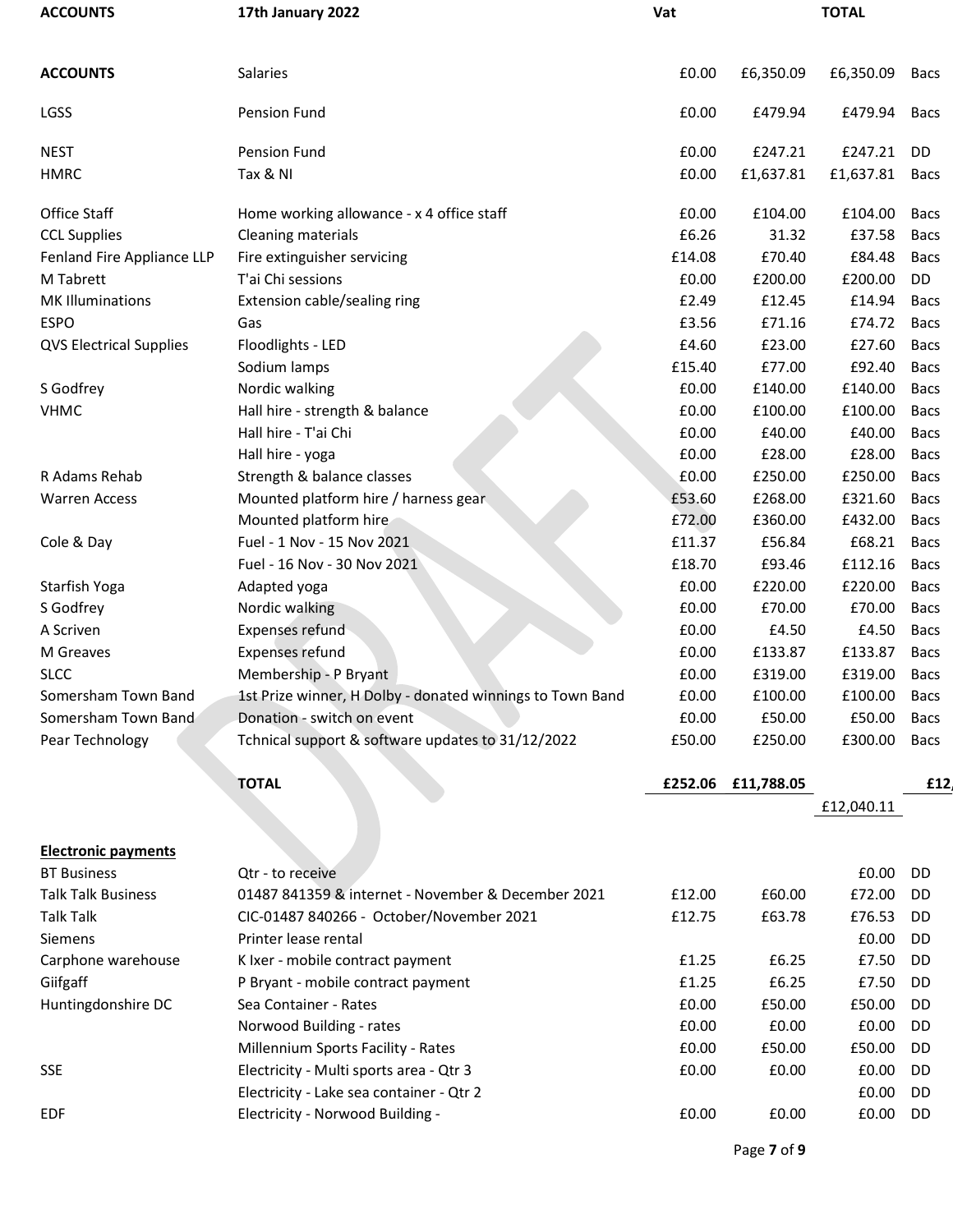|                     | Electricity - Library - Qtr 3                    | £0.00  | £0.00   | £0.00   | DD        |
|---------------------|--------------------------------------------------|--------|---------|---------|-----------|
|                     | Electricity - Millennium Sports Facility - QRT 3 | £0.00  | £0.00   | £0.00   | Invoice   |
|                     | Gas - Millennium Sports Facility - QTR 2         |        |         | £0.00   | Invoice   |
| <b>ESPO</b>         | Gas - Norwood Building                           |        |         | £0.00   | <b>DD</b> |
| <b>YU Energy</b>    | Street lighting - standing charge - November     | 0.48   | 9.55    | 10.03   | DD        |
|                     | Street lighting - electric - November            | £3.94  | £78.72  | £82.66  | DD        |
| <b>YU Energy</b>    | Street lighting - standing charge - December     | 0.49   | 9.87    | 10.36   | DD        |
|                     | Street lighting - electric - December            | £4.29  | £85.88  | £90.17  | DD        |
|                     |                                                  |        |         |         |           |
|                     | <b>TOTAL</b>                                     | £27.25 | £236.28 |         |           |
|                     |                                                  |        |         | £456.75 |           |
|                     | <b>OPTIMUM CARD</b>                              |        |         |         |           |
|                     | 30 November 2021                                 |        |         |         |           |
|                     |                                                  |        |         |         |           |
| <b>Katie Ixer</b>   | PayPal refund                                    | £0.00  | £27.10  | £27.10  |           |
|                     | GiffGaff - Timebank                              | £1.00  | £5.00   | £6.00   |           |
|                     |                                                  |        |         |         |           |
| <b>Penny Bryant</b> | Giffgaff - Millennium wifi                       | £1.66  | £8.34   | £10.00  | Mill      |
|                     | Giffgaff - M Tyers                               | £1.00  | £5.00   | £6.00   |           |
|                     | <b>BrightPay Uk</b>                              | £0.56  | £2.82   | £3.38   |           |
|                     | Amazon - Paper cups                              | £0.00  | £74.17  | £74.17  |           |
|                     | Monthly fee                                      | £0.00  | £1.99   | £1.99   |           |
|                     | The Lock Shop - keys - sea container             | £0.00  | £12.00  | £12.00  |           |
|                     | Amazon - mobile phone/caretaker                  | £11.16 | £55.82  | £66.98  |           |
|                     |                                                  | £15.38 | £192.24 |         |           |
|                     |                                                  |        |         | £207.62 |           |
|                     |                                                  |        |         |         |           |
|                     | 31 December 2021                                 |        |         |         |           |
| <b>Katie Ixer</b>   | Timebank - Amazon                                | £0.00  | £107.47 | £107.47 |           |
|                     | PayPal refund                                    | £0.00  | £16.00  | £16.00  |           |
|                     | Tesco - refreshments                             | £0.00  | £4.50   | £4.50   |           |
| <b>Penny Bryant</b> | Giffgaff - Millennium wifi                       |        | £8.33   | £8.33   |           |
|                     | Giffgaff - M Tyers                               | £1.00  | £5.00   | £6.00   |           |
|                     | <b>BrightPay Uk</b>                              | £0.56  | £2.82   | £3.38   |           |
|                     | Monthly fee                                      | £0.00  | £1.99   | £1.99   |           |
|                     | Amazon Padlocks                                  | £2.86  | £14.32  | £17.18  |           |
|                     | Amazon Padlocks                                  | £2.66  | £13.32  | £15.98  |           |
|                     | Staff Christmas gift vouchers                    | £0.00  | £130.00 | £130.00 |           |
|                     | Amazon hand sanitiser                            | £2.59  | £12.89  | £15.48  |           |
|                     | Amazon-padlock                                   | £2.47  | £12.35  | £14.82  |           |
|                     | Amazon - cables /booster etc                     | £7.50  | £37.48  | £44.98  |           |
|                     |                                                  |        |         |         | P         |
|                     | Trees Direct - Platinum Jubilee Trees            | £0.00  | £158.50 | £158.50 |           |
|                     |                                                  |        |         |         |           |